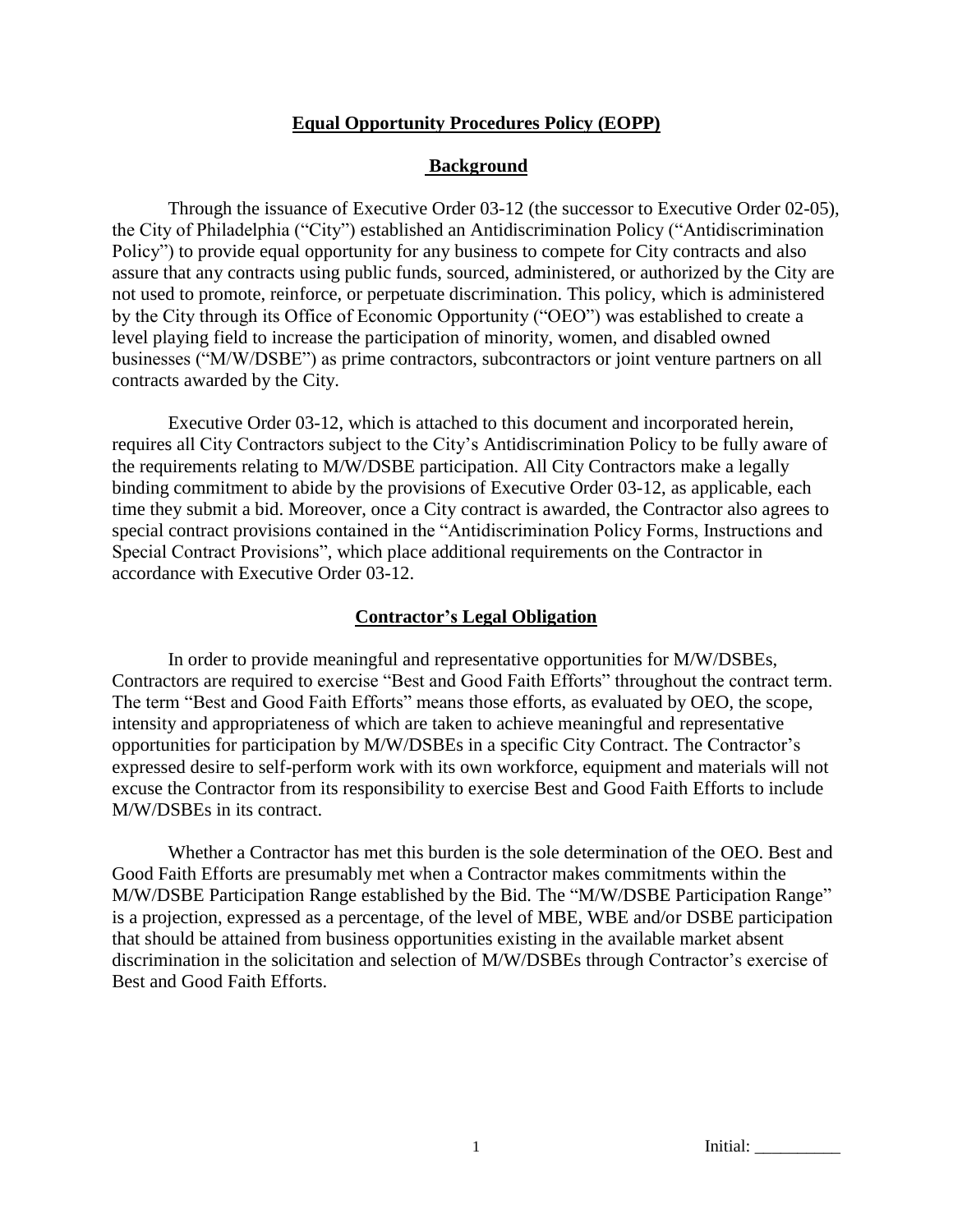### **Steps to Document "Best and Good Faith Efforts"**

The City will require the following steps to determine whether "Best and Good Faith Efforts" have been taken. These steps are meant to help Contractors understand what is expected of them and to document, for OEO's review, that the Contractor actually made these efforts.

(1) Contractors must use M/W/DSBEs that are certified by a City Office of Economic Opportunity ("OEO") approved certifying agency at the time a Bid is submitted.

Only firms that are certified by an approved certifying agency and identified in the OEO Certification Registry by the time of contract award will be credited toward the participation ranges on City contracts. An OEO Certification Registry is maintained by the OEO and is available online at [www.phila.gov/OEO/directory.](http://www.phila.gov/OEO/directory) Firms owned and controlled by minority persons, women or disabled persons, which are certified as a minority business entity (MBE), woman business entity (WBE), disabled business entity (DSBE), or disadvantaged business enterprise (DBE) by an approved certifying agency may apply to the OEO for listing in the OEO Certification Registry. Approved certifying agencies are identified on the OEO webpage found at [www.phila.gov/OEO.](http://www.phila.gov/OEO) Contractors are strongly encouraged to search, in addition to the OEO Certification Registry, the Pennsylvania Unified Certification Program ("PaUCP") Directory which also offers a robust listing of DBEs; the PaUCP Directory is found at [www.paucp.com.](http://www.paucp.com/)

Contractors should keep a copy of an OEO Certification Registry print-out on any subcontracting M/W/DSBE on file, as well as a copy of the M/W/DSBE certification.

(2) Contractors must meet the M/W/DSBE Participation Ranges, unless a reduction in participation or waiver is sought at the time of bid submission and the contractor documents its Best and Good Faith Efforts.

The M/W/DSBE Participation Ranges represent the percentage of MBE, WBE, or DSBE participation that is reasonably attainable on the City contract. The ranges are based upon the analysis of factors such as the size and scope of the contract and the availability of MBEs, WBEs, and DSBEs to perform various elements of the project. Prime contractors with the City must meet the participation ranges; if the participation range cannot be met after making "Best and Good Faith Efforts," the prime must seek a reduction of the participation range or waiver at the time of bid submission along with submission of documentation that the prime has exhausted Best and Good Faith Efforts.

(3) M/W/DSBE Solicitation For Participation and Commitment forms submitted to the City must contain complete, accurate, and truthful information.

Contractors are required to submit M/W/DSBE Solicitation For Participation and Commitment forms ("S&C Form") that identify all its M/W/DSBE solicitations and commitments. Contractors must document their solicitations, indicating if a quote is received, even if the solicitation did not result in a commitment to use the M/W/DSBE. Contractor must provide a detailed description of the work or supply effort solicited which may include notation of the relevant NAICS Code for that type of work. If a commitment is made, the Contractor's identified commitment to use an M/W/DSBE on the S&C Form constitutes a representation by

2 Initial: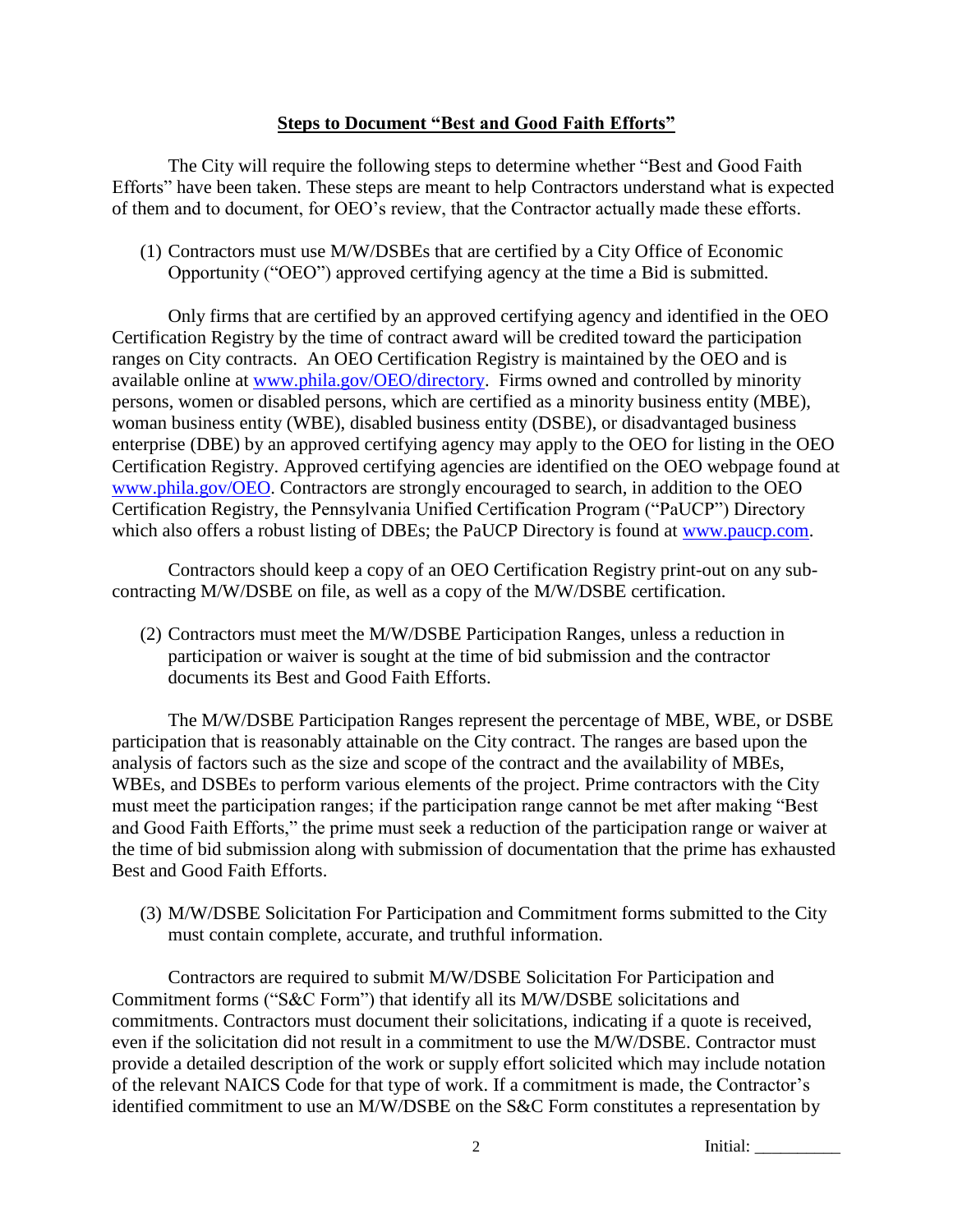the Contractor that the M/W/DSBE is *capable of completing the subcontract with its own workforce* and that the Contractor has made a legally binding commitment with the M/W/DSBE. Furthermore, *the listing of the M/W/DSBE on the S&C Form represents that, if the Contractor is awarded the project, the Contractor will subcontract with the listed M/W/DSBE(s) for the work or supply effort described at the dollar/percentage amount(s) set forth on the form.*

In its submissions to the City, Contractors must verify that all information submitted to the City, including the plan to contract with M/W/DSBEs, is true and correct. False certification or representation made in connection with Executive Order 03-12, or future Executive Orders directing M/W/DSBE participation, or the Contractor's S&C Forms, may subject the Contractor to local and federal prosecution and/or contractual remedies, which may include payment of fines, financial restitution, and/or a term of imprisonment.

(4) All M/W/DSBEs must provide a "Commercially Useful Function."

An M/W/DSBE is considered to perform a Commercially Useful Function when it performs a distinct element of a contract (as required by the scope of work to be performed in accordance with the bid specifications) which is worthy of the dollar amount of the M/W/DSBE's contract and the M/W/DSBE carries out its responsibilities by managing and supervising the work involved and actually self-performing at least twenty percent (20%) of the work of the contract with its own workforce. For suppliers, an M/W/DSBE performs a Commercially Useful Function when it is responsible for sourcing the material, negotiating price, determining quality and quantity, ordering the material, and paying for it from its own funds. Commercial usefulness is evaluated and determined by the OEO on a bid by bid basis. OEO, in making its determination of commercial usefulness, considers the prevailing industry standards and the M/W/DSBE's NAIC Codes, i.e., the areas of expertise that the M/W/DSBE is certified in. OEO may also require that an M/W/DSBE supplier show evidence of a warehouse and distribution equipment.

(5) Contractors must be able to provide evidence of all legally binding agreements with M/W/DSBEs.

As required by the City's contract terms, a Contractor who has commitments with M/W/DSBEs must enter into a written, legally binding contract with those M/W/DSBEs.

(6) Contractors must cooperate with the City in its compliance monitoring efforts and submit, within the time limits prescribed by the City, all documentation requested by the City relative to the awarded contract.

As required by the City's contract terms, a Contractor must also maintain contract documentation of its commitments with M/W/DSBEs for a minimum period of five (5) years from the date of the Contractor's receipt of final payment under the contract. The City may request documents including, but not limited to, copies of subcontract(s) with M/W/DSBEs, participation summary reports, M/W/DSBE subcontractor invoices, telephone logs and correspondence with M/W/DSBE subcontractors, cancelled checks, and certification of payments.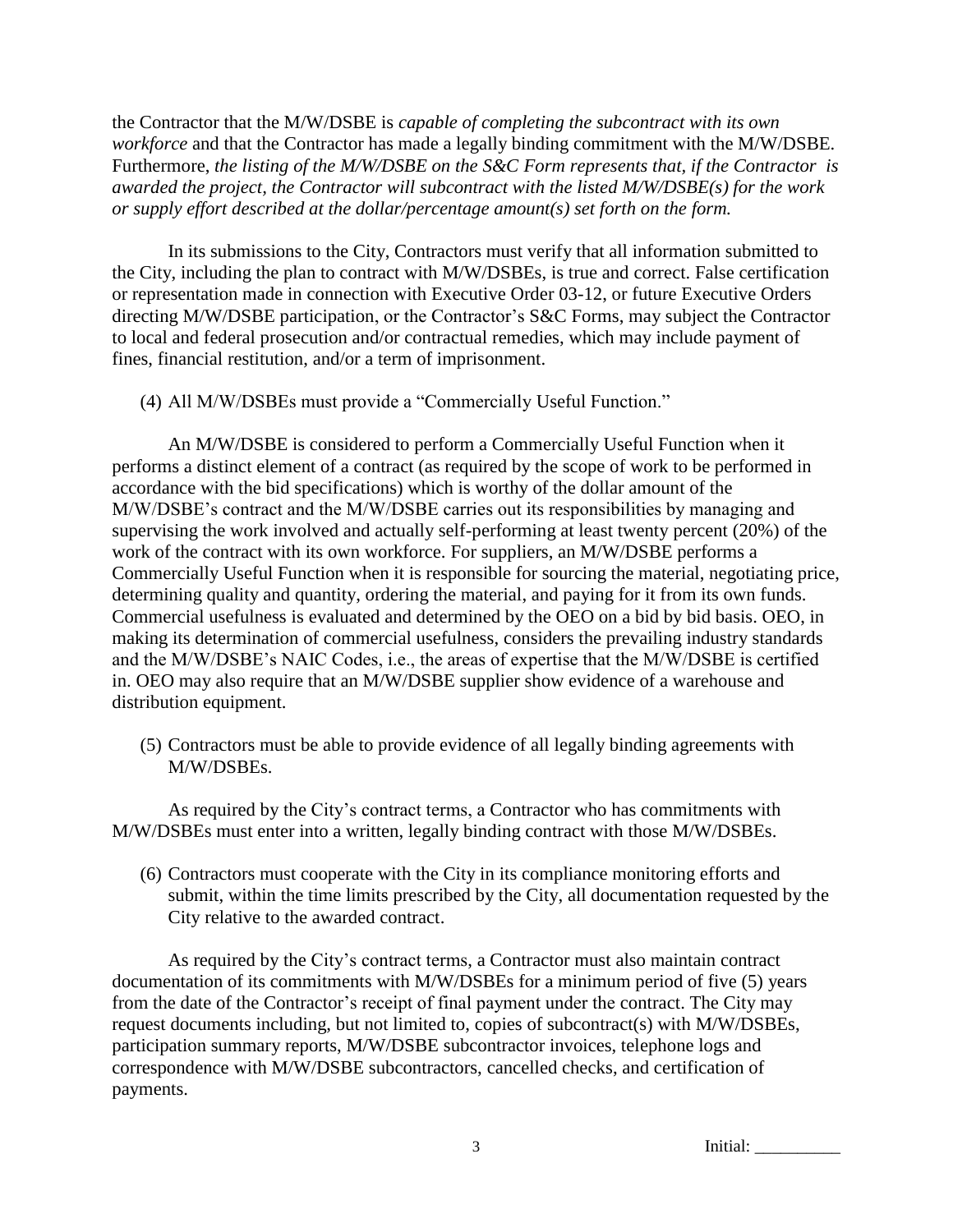(7) Contractors must ensure prompt payment of M/W/DSBEs.

Unless specified in a legally binding agreement, a Contractor must deliver to its M/W/DSBE subcontractor its proportionate share of payment for work performed within five (5) business days after receipt of payment from the City for work performed under the contract. In some cases, a Contractor is also required to provide to the City documentation reconciling actual dollar amounts paid to M/W/DSBE subcontractors to M/W/DSBE commitments presented on the Contractor's S&C Form provided to the City.

Again, false certification or representation made in connection with these reconciliations may be subject to local and federal prosecution and/or contractual remedies.

# **Exception for Non-Profit Corporations**

Although City Contracts with nonprofit organizations are not generally subject to the City's M/W/DSBE Participation Ranges, if the Contractor is a non-profit corporation, it shall demonstrate its compliance with Executive Order 03-12 when requested by OEO in the following manner:

- (1) Identify the race, gender, and ethnic composition of its workforce and its board of directors, list the non-profit's five (5) highest dollar value M/W/DSBE suppliers of products and services; and,
- (2) Provide the non-profit's written equal opportunity statement as an assurance of the nonprofit's efforts to maintain a diverse workforce and board of directors and operation of a fair and effective supplier diversity program.

# **Remedies for Non-Compliance**

Any failure to comply with the requirements enumerated in Executive Order 03-12, directing M/W/DSBE participation, or contained in the contract between the City and the Contractor may constitute a substantial breach of contract. The City retains the right to exercise one or more of the remedies below:

- Debar Contractor from bidding on and/or participating in any future contracts for a maximum period of three (3) years.
- Withhold from the contract payment(s) or any part thereof until corrective action is taken. If corrective action is not taken to the satisfaction of OEO, the City may, without institution of a lawsuit, deduct money in an amount equal to the M/W/DSBE shortfall which amount shall be collected and considered not as a penalty but as liquidated damages for the Contractor's failure to comply with the contract.

In addition to pursuing the contractual remedies listed above, the City may also notify local, state, or federal prosecutors of any fraudulent or criminal activities.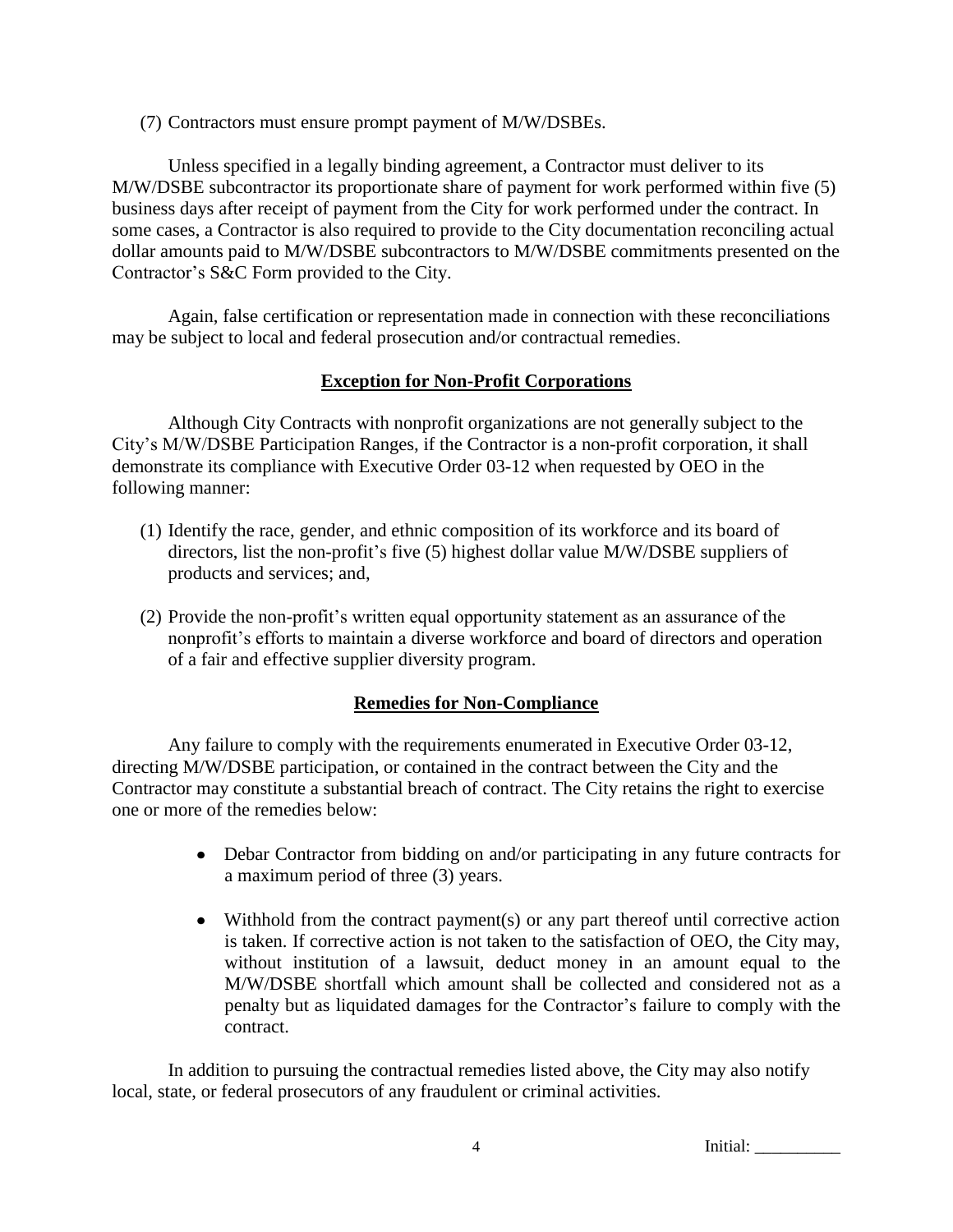# **Questions about the City's Antidiscrimination Policy**

Contractors who have questions about compliance with the City's Antidiscrimination Policy may contact OEO. The telephone number for OEO is 215-683-2000. OEO's website also has a questionnaire form available at http://oeo.phila.gov/questions.asp.